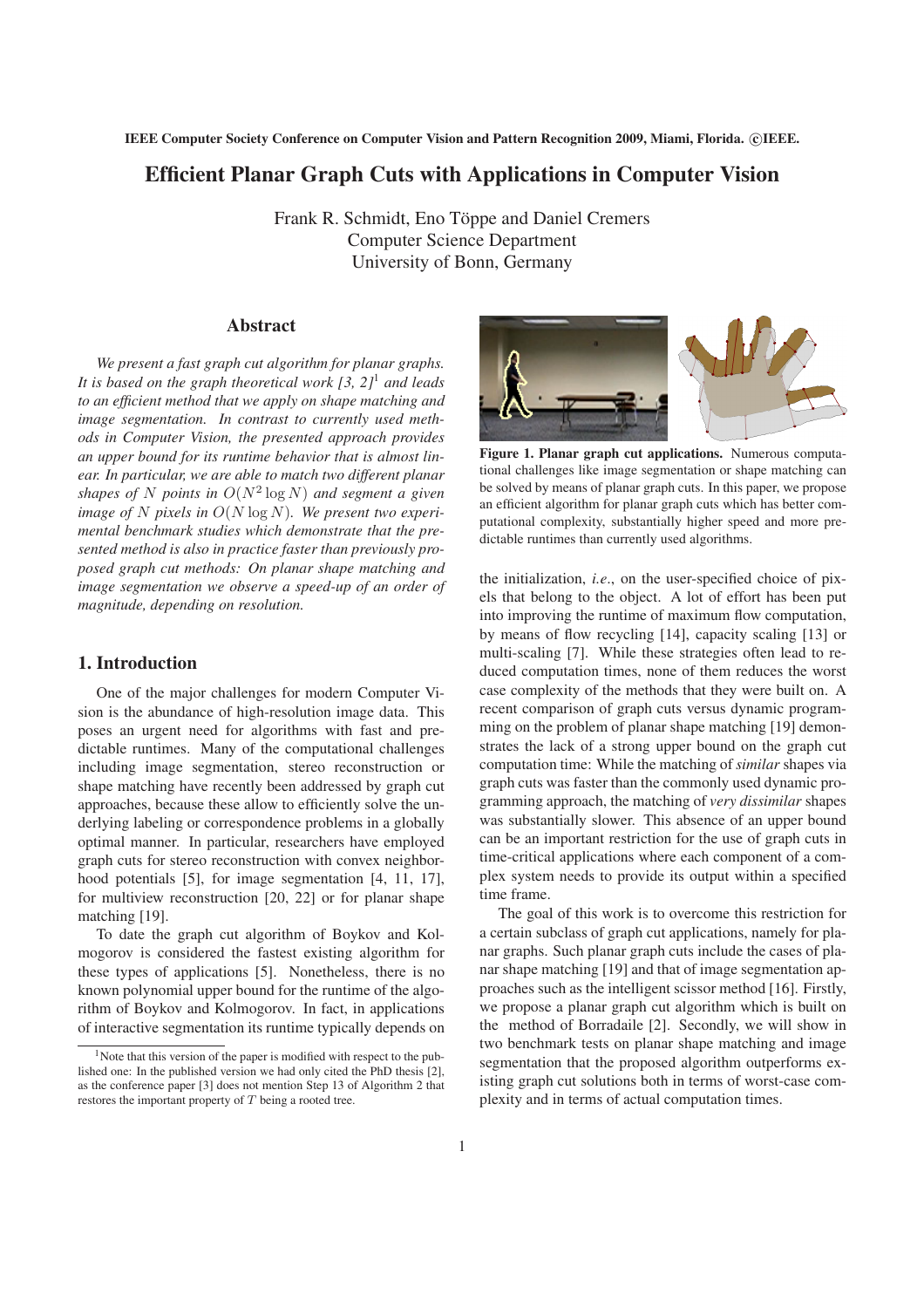This work is organized as follows. In Section 2, we present some notations and revisit ideas of graph cut methods. In Section 3, we discuss the recent development on planar graph cut algorithms [2, 23] and propose an accelerated version by reducing the amount of involved data structures. In Section 4, we will present experimental benchmarks on image segmentation and shape matching. We will show that this method provides the first graph cut based shape matching method which needs only  $O(N^2 \log N)$  computation steps. Additionally, we provide an  $O(N \log N)$ -approach for image segmentation. In both experiments our algorithm exhibits runtimes which are not only consistently smaller than those of the Boykov and Kolmogorov algorithm, but which are also more predictable in the sense that they exhibit a far smaller spread. Section 5 provides a conclusion.

# **2. Polynomial Time Solutions for Graph Cuts**

In this section, we present some basic notations for graph cuts. This general formalism will be used to solve the shape matching and image segmentation task in Section 4. A graph network  $G = (V, E, c, s, t)$  consists of a set of vertices V that are connected via oriented edges  $E \subset V \times V$ whereas the source  $s \in V$  provides only outgoing edges and the sink  $t \in V$  only incoming edges. Every edge  $e = (u, v)$  is equipped with a positive capacity  $c(e) \in \mathbb{R}^+$ and we call  $C \subset E$  an st-cut if there is no path from the source  $s \in V$  to the sink  $t \in V$  in the reduced network  $\tilde{G} = (V,(E \setminus C), c, s, t)$ . The problem of finding a *minimal cut* C can be formulated as following:

| Problem 1 MINIMAL CUT                                                     |  |  |  |  |
|---------------------------------------------------------------------------|--|--|--|--|
| <b>Input:</b> Graph network $G = (V, E, c, s, t)$                         |  |  |  |  |
| <b>Output:</b> st-Cut $C \subset E$ which minimizes $\sum_{e \in C} c(e)$ |  |  |  |  |

A major milestone to solve this general problem was the MinCut-MaxFlow theorem [10] which stated that the MIN-IMAL CUT problem is equivalent to solving the MAXIMAL FLOW problem:

| <b>Problem 2 MAXIMAL FLOW</b>                                         |  |  |  |  |
|-----------------------------------------------------------------------|--|--|--|--|
| <b>Input:</b> Graph network $G = (V, E, c, s, t)$                     |  |  |  |  |
| <b>Output:</b> Flow $f \leq c$ maximizing $\sum_{(v,t) \in E} f(v,t)$ |  |  |  |  |

The main idea to solve the MAXIMAL FLOW problem is to start with a flow  $f: E \to \mathbb{R}^+_0$  that assigns 0 to every edge  $e \in E$  and then to augment the flow along paths from source to sink on which none of the involved edges are saturated, *i.e.,*  $f(e) < c(e)$ . This *augmenting path strategy* solves the problem and if we are only using shortest paths, the problem can be solved in polynomial time [8]. Nonetheless, this runtime is in general too high. In [5] the authors presented a min-cut algorithm solving many Computer Vision problems effectively in linear time. However, the approach cannot guarantee to always augment the shortest path from source to sink and therefore it provides no polynomial upper runtime bound.

On the other hand, it is known [23] that an almost linear runtime<sup>2</sup> is an upper bound for planar networks. These are networks that can be embedded in the plane  $\mathbb{R}^2$ . This means that the edges cut the plane open into different faces F. An import property of planar graphs is that two different edges may *not cross* each other. Therefore, every edge e has a well defined left face  $f_l(e) \in F$  and right face  $f_r(e) \in F$ . To every planar network  $G$ , we can therefore define the dual network  $G^* := (F, E^*, c, s^*, t^*)$  by introducing dual edges  $e^* := (f_l(e), f_r(e))$  which connect the left with the right face of an edge. The dual vertices  $s^*$  and  $t^*$  are arbitrary faces in the vicinity of  $s$  and  $t$  respectively. In the next section, we will show that the planar graph cut needs almost linear runtime by revising and improving the work of [2]. In Section 4 we will apply this method to Computer Vision problems and present a substantially runtime acceleration for shape matching and image segmentation.

#### **3. Efficient Planar Graph Cuts**

In [23], it was first shown that for planar graphs with  $N$ vertices, the maximal flow can be computed in  $O(N \log N)$ . Unfortunately, the proposed method requires a rather complicated preprocessing step and hence is not ideally suited for practical implementations. To overcome this drawback, in [2] a new method was proposed that uses a simpler preprocessing step. The core idea of this method is it to augment always the *leftmost* of all paths from source to sink:

| <b>Algorithm 1 Planar Maximal Flow [2]</b>                            |
|-----------------------------------------------------------------------|
| <b>Input:</b> Planar Graph network $G = (V, E, F, f_1, f_r, c, s, t)$ |
| <b>Output:</b> Maximal Flow $f : E \to \mathbb{R}^+$                  |
| 1: Remove from G all clockwise cycles                                 |
| 2: Initialize the flow $f$ with $0$                                   |
| 3: while there is a non-saturated path from s to t do                 |
| saturate the leftmost path from s to t<br>4:                          |
| 5: end while                                                          |
| $6:$ return $f$                                                       |
|                                                                       |

Step 1 of Algorithm 1 is a preprocessing step which can be computed in  $O(N \log N)$ . A challenging implementation task is in fact Step 4. Like any augmenting path method, it (cf. Algorithm 2) handles a spanning tree  $T$  of all vertices  $V$  to keep track of the augmenting path from source to sink efficiently. Additionally, the method handles also a spanning tree  $T^*$  of all faces  $\overrightarrow{F}$  to support the updating scheme of  $T$ . Since the graph is planar, all edges which are not in T form the tree  $T^*$  (cf. Figure 2). Lines 8, 9 and 13 of Algorithm 2 take care of this invariant.

<sup>&</sup>lt;sup>2</sup>By *almost*, we are referring to the  $\tilde{O}$ -notation, *i.e.*,  $n \log(n) = \tilde{O}(n)$ .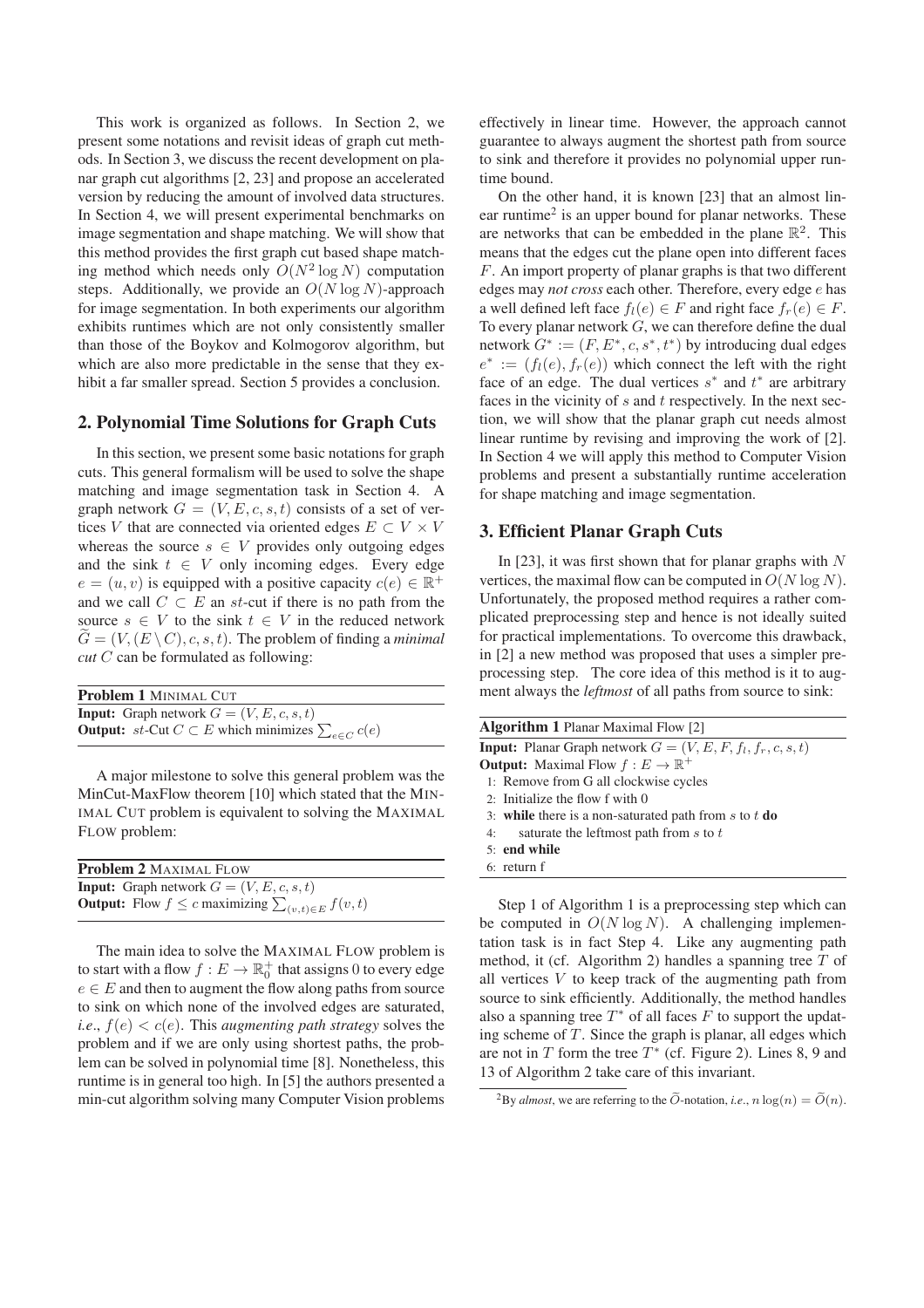

**Figure 2. Planar max flow method.**(A|B|C|D)**:**In each step, the thick edges indicate the spanning tree T of the primal graph. Dashed lines represent the edges of the spanning tree  $T^*$  of the dual graph. A shows the initialization of the method. At every step, an edge  $d = (u, v)$  of the tree T is substituted by an edge  $e = (x, y)$ . When the method terminates in **D**, neither T nor T<sup>\*</sup> are trees anymore. Moreover, in  $T^*$  a circle emerges which describes the minimal cut.

|  |  | Algorithm 2 Implementation of Step 4 [2] |  |  |  |
|--|--|------------------------------------------|--|--|--|
|--|--|------------------------------------------|--|--|--|

1: Let  $T$  be the right-first search tree backward from  $t$ .

- 2: Let  $T^*$  be the spanning tree of  $F$  consisting of all edges of
- $E-T$ . 3: **repeat**
- 4: Augment path from s to t, update the flow f and let  $d =$  $(u, v)$  the closest edge to t which is saturated.
- 5: Let  $(f_1, f_2)$  the dual edge  $d^*$  of d.
- 6: Let  $e^* = (f_2, f_3)$  be the parent edge of  $f_2$  in  $T^*$ .
- 7: Let  $e = (x, y)$  be the primal edge with respect to  $e^*$ .
- 8:  $T^* := T^* + \{(f_2, f_1)\} \{(f_2, f_3)\}.$
- 9:  $T := T \{d\} + \{e\}.$
- 10: **if**  $f_1$  is a descendent of  $f_2$  within  $T^*$  then
- 11: return f
- 12: **end if**
- 13: Reverse in  $T$  the edges along the path from  $x$  to  $u$ . 14: **until false**

It is shown that the **repeat**-loop is repeated at most  $O(N)$ times and that the usage of Dynamic Tree [21] for  $T$  and Euler Tour Tree [12] for  $T^*$  results in an  $O(\log N)$ -runtime for the Lines 4-13. Hence, the method computes the maximal flow in  $O(N \log N)$ .

Nonetheless, the test for the termination condition (Line 10) is a bottleneck of Algorithm 2. The theoretical contribution of our work is to get rid of the Euler Tour Tree and instead maintain  $T^*$  by an array which stores the parent of each face. Originally, the Euler Tour Tree was used in order to test Line 10 in  $O(\log N)$ . However, modification and parent access (Line 6 and 8) of  $T^*$  then take the same amount of time. We therefore propose an equivalent test on T instead of  $T^*$ . In this section, we will present this alternative test and prove its equivalence in Theorem 1. Instead of Lines 10-12, we perform the test of Algorithm 3:

| <b>Algorithm 3</b> Alternative Termination Condition for $T$ |                                                      |  |  |  |  |
|--------------------------------------------------------------|------------------------------------------------------|--|--|--|--|
|                                                              | 10: <b>if</b> there is no path from x to u in T then |  |  |  |  |
|                                                              | 11: return $f$                                       |  |  |  |  |
|                                                              | $12:$ end if                                         |  |  |  |  |

Surprisingly, the new test takes no additional time, since the path from  $x$  to  $u$  has to be identified in Line 13 anyway. Furthermore, the  $T^*$ -related Lines 6 and 8 can now be

done in  $O(1)$  instead of  $O(\log N)$ . This runtime reduction makes this method attractive for Computer Vision tasks as we will see in Section 4. The following theorem proves the correctness and efficiency of the proposed method:

**Theorem 1.** *The proposed method solves the Maximum Flow problem in*  $O(N \log N)$ *.* 

*Proof.* Our approach substitutes Lines 10–12 of Algorithm 2 with Algorithm 3. As long as  $f_1$  is not a descendant of  $f_2$ , both approaches do not differ from one another. This is due to the fact that Line 13 of Algorithm 2 implies the existence of a path from  $x$  to  $u$  in  $T$ . Therefore, let us now assume that  $f_1$  is in fact a descendant of  $f_2$ . Then, there exists a path from  $f_1$  to  $f_2$  in the dual tree  $T^*$ . In Line 8 the dual edge  $(f_2, f_1)$  is inserted into  $T^*$  and this data structure possesses now a counter clockwise circle which encloses the vertex u (cf. Figure 2,D). Since  $e^*$  was an edge that left  $f_2$ , the two vertices x and y are now outside of the just constructed circle. Therefore, Line 10 of Algorithm 3 cannot find a path from  $x$  to  $u$  and the proposed method terminates returning the same flow as Algorithm 2. The computational complexity is preserved.  $\Box$ 

#### **4. Applications**

In Computer Vision there is an abundance of problems that can be addressed as finding a minimal cut through a planar graph such as *shape matching*, *image segmentation* or *cyclic time series*. In this section, we address the first two problems which are chosen exemplarily to substantiate the relevance of planar graphs in Computer Vision.

#### **4.1. Shape Matching**

An important task of Computer Vision is to classify a given contour  $c_0 : \mathbb{S}^1 \to \mathbb{R}^2$  which maps every point of the parameterizing circle  $\mathbb{S}^1$  onto the plane  $\mathbb{R}^2$ . To perform this classification task, we measure the similarity between the given contour and a collection of known shapes. A shape C consists of a whole class of different curves  $c : \mathbb{S}^1 \to \mathbb{R}^2$ which is invariant under rigid body transformations  $SE(2)$ .

To measure the dissimilarity of two given shapes, we are looking for a dynamic correspondence mapping  $m : \mathbb{S}^1 \to$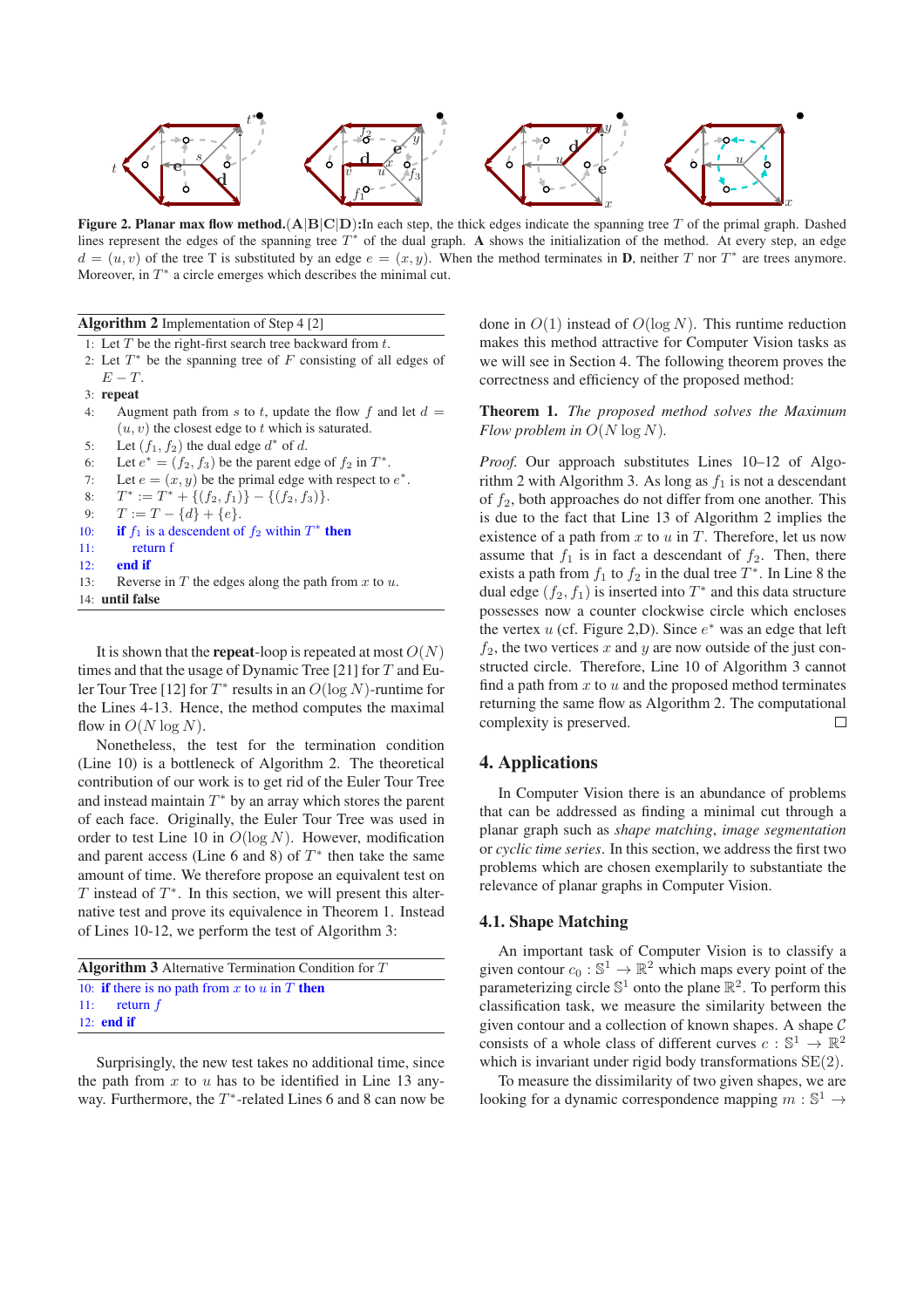

**Figure 3. Planar Shape Matching.** *Left:* To measure the dissimilarity of two given shapes, we are looking for corresponding points on different shapes. *Middle:* By sampling two shapes  $C_1$  and  $C_2$  with N points, we receive a squared graph (filled vertices). Every matching can be represented by a path from  $(a, 0)$  to  $(a + N, N)$ . *Right:* Identifying these vertices, results in gluing the red edges together. Every cycle on this arising cylinder describes a cut on the dual graph  $G^*$  (dashed edges).

 $\mathbb{S}^1$  that maps any point of the first shape onto the corresponding point of the second shape. Hence, we are interested in minimizing the energy functional

$$
E_{f_1,f_2}(m) := \int_{\mathbb{S}^1} \|f_1(s) - f_2(m(s))\|^2 \, dm(s), \qquad (1)
$$

where  $f$  describes a feature that is  $SE(2)$ -invariant. Besides the curvature, the *shape context* [1] and the *inner shape context* [15] are prominent features for shape analysis.

#### **4.1.1 Shape Matching via Dynamic Programming**

It is well known that the energy functional (1) can be minimized by finding the shortest path in a specific graph (cf. middle of Figure 3). Any vertex  $(x, y) \in V$  represents a possible match between  $c_1(x)$  on the first shape and  $c_2(y)$  on the second shape and the data term of this vertex is  $||f_1(x) - f_2(y)||^2$ . Therefore, the weight of an edge  $(x_1, y_1) \rightarrow (x_2, y_2)$  carries the line integral along this path. If we sample each shape by  $N$  points, any path from  $(x, 0)$  to  $(x + N, N)$  describes a valid matching. Hence, the minimizer of (1) can be found by looking for the shortest path in that graph. Given an initial correspondence  $(x, 0)$ , the shortest path can be computed via Dynamic Programming [15] which takes linear time in the size of the graph. After testing thoroughly ever possible initial correspondence, we would end up with a runtime of  $O(N^3)$ . It is possible to reduce the runtime for this specific application [18]. But the proposed graph cut approach reduces the time complexity directly as we will show below.

#### **4.1.2 Shape Matching via Graph Cuts**

It is possible to transform the shape matching problem into a graph cut problem: By identifying every node  $(a, 0)$  with  $(a+N, N)$ , the graph becomes a cylinder and each shortest path becomes a closed cycle that separates the two outmost nodes (cf. Figure 3). After taking the dual graph [19], every cut corresponds to a valid matching between the compared shapes. The matching corresponding to the minimal cut represents the minimizer of functional (1). Since the constructed graph is planar, we can apply the presented graph cut method of Section 3. The size of the graph is  $O(N^2)$  and the proposed method runs in  $O(N^2 \log N)$ . In Figure 5, the runtime for two different examples are given. As we can see, the presented implementation outruns the other methods and provides a speed-up factor of 2–4 with respect to the the original work of Borradaile. Interestingly, the graph cut approaches become faster at the presence of similar shapes. This is due to the fact that the cut, *i.e*., the bottleneck of the defined network, is much easier to detect if we compare similar shapes.

The efficiency of shape matching is crucial to analyze shapes correctly. A very challenging database is the MPEG7-database (cf. Figure 6). It consists of 70 different shape classes which are represented by 20 different shapes each. For the benchmark, one calculates the 40 closest shapes to a given shape according to the used metric. If among these shapes, there are  $k$  shapes of the same class as the query shape, the retrieval rate is  $\frac{k}{20}$ . The mean of all 1400 retrieval rates is the retrieval rate of the database. There exist several methods that were used to handle this database. Among the best is the *graph transduction approach* [24] with a retrieval rate of 91% which is based on the *inner shape context* [15]. While maintaining the same retrieval rate, our algorithms allows to reduce the computation time for the inner shape context. Figure 5 indicates that the speed-up factor of the proposed method increases substantially for increasing shape resolutions.

#### **4.2. Image Segmentation**

A second computational challenge in Computer Vision is that of image segmentation. A classical approach is the *geodesic active contour* pioneered in [6]. This approach tries to minimize energies of the form

$$
E(C) := \int_C g(|\nabla I|) dC + \alpha \operatorname{length}(C), \qquad (2)
$$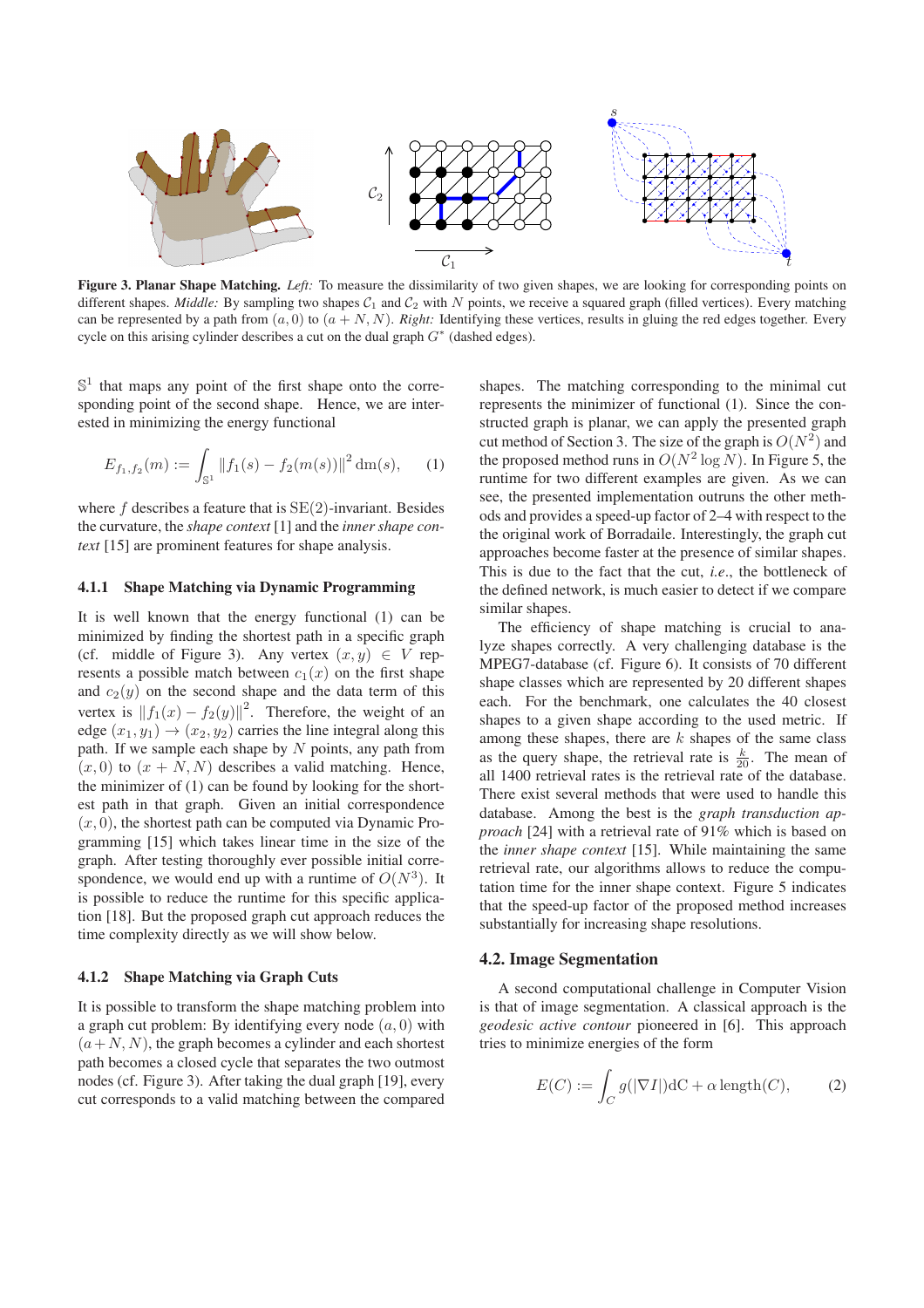

**Figure 4. Runtimes of image segmentation.** The runtime on the y-axis is measured in seconds and depends on the resolution of the images. The proposed approach is faster than the method of Boykov and Kolmogorov. Also, it has a much smaller runtime spread for different images and the observed speed-up increases at higher image resolutions.

with respect to a segmentation boundary C and a monotonically decreasing function  $q$  that penalizes low image gradient along that boundary. Therefore, the minimizing curve is forced to areas of the image which contain a high image gradient. But unfortunately, the global minimum of (2) is the empty contour. This drawback can be overcome by restricting the set of feasible curves which leads to interactive segmentation tools:

- The user may select a certain region of the image that should belong to the object and the curves that shall minimize (2) are then restricted to those that wind the given region exactly once [9].
- The user may suggest an object's boundary and the set of feasible curves is restricted to those which lie within the vicinity of the input curve. This approach is also known as *intelligent scissor* [16].

Both interactive approaches select a certain connected region  $S$  as object and another region  $T$  as background. By replacing  $S$  and  $T$  with nodes  $s$  and  $t$ , respectively, the minimizer of (2) is a closed circular path which winds around s exactly once. For the given planar graphs, this is equivalent to an st-cut. Therefore, this specific segmentation task can be solved by a minimal cut approach. If the input image consists of  $N$  pixel, the segmentation task can be performed in  $O(N \log N)$  calculation steps by using the proposed method.

In Figure 4, the result of a benchmark test is plotted and one can see that the presented maximum flow approach outruns the method of Boykov and Kolmogorov. For the benchmark we used different images that consist of approximately 4 Megapixels each. These images were scaled down to different resolution and we tested both methods on the smaller versions. We can therefore compare how the two methods work on the same scene with different resolutions. Figure 4 indicates that the runtime of the proposed method is more predictable than the method of Boykov and Kolmogorov. Since the speed-up factor increases with an increasing image resolution, the proposed method is also more suited for high-resolution images. As in the shape matching example, the speed-up factor of the proposed approach with respect to the original work is 2–4.

# **5. Conclusion**

In this paper, we presented a graph cut approach for planar graphs which solves the problem in  $O(N \log N)$  and thus – in contrast to the currently used algorithm of Boykov and Kolmogorov – provides a known upper bound on the worst case complexity. Our algorithm is built on the recently published method [2]. It reduces substantially the amount of required data structures and is therefore faster. We demonstrated the advantages of this compressed version of a maximum flow method in two benchmark tests, one on planar shape matching with increasing shape resolution, and one on image segmentation with increasing image resolution. For these examples, we observed a speed-up factor of 2–4 w.r.t. the work of Borradaile and of an order of magnitude w.r.t. the work of Boykov and Kolmogorov. Hence, the proposed graph cut method outperforms the one of Boykov and Kolmogorov in terms of worst-case complexity, in terms of actual (experimental) runtimes and in terms of predictability (observed spread of runtimes). This makes our algorithm well suited for time-critical applications where a predictable and guaranteed fast performance is required.

# **References**

- [1] S. Belongie, J. Malik, and J. Puzicha. Shape matching and objects recognition using shape contexts. *IEEE PAMI*, 24(4):509–522, 2002.
- [2] G. Borradaile. *Exploiting Planarity for Network Flow and Connectivity Problems*. PhD thesis, Brown University, May 2008.
- [3] G. Borradaile and P. N. Klein. An *(n log n)* algorithm for maximum *t*-flow in a directed planar graph. In *SODA*, pages 524–533, 2006.
- [4] Y. Boykov and M.-P. Jolly. Interactive organ segmentation using graph cuts. In *MICCAI*, volume 1935 of *LNCS*, pages 276–286. Springer, 2000.